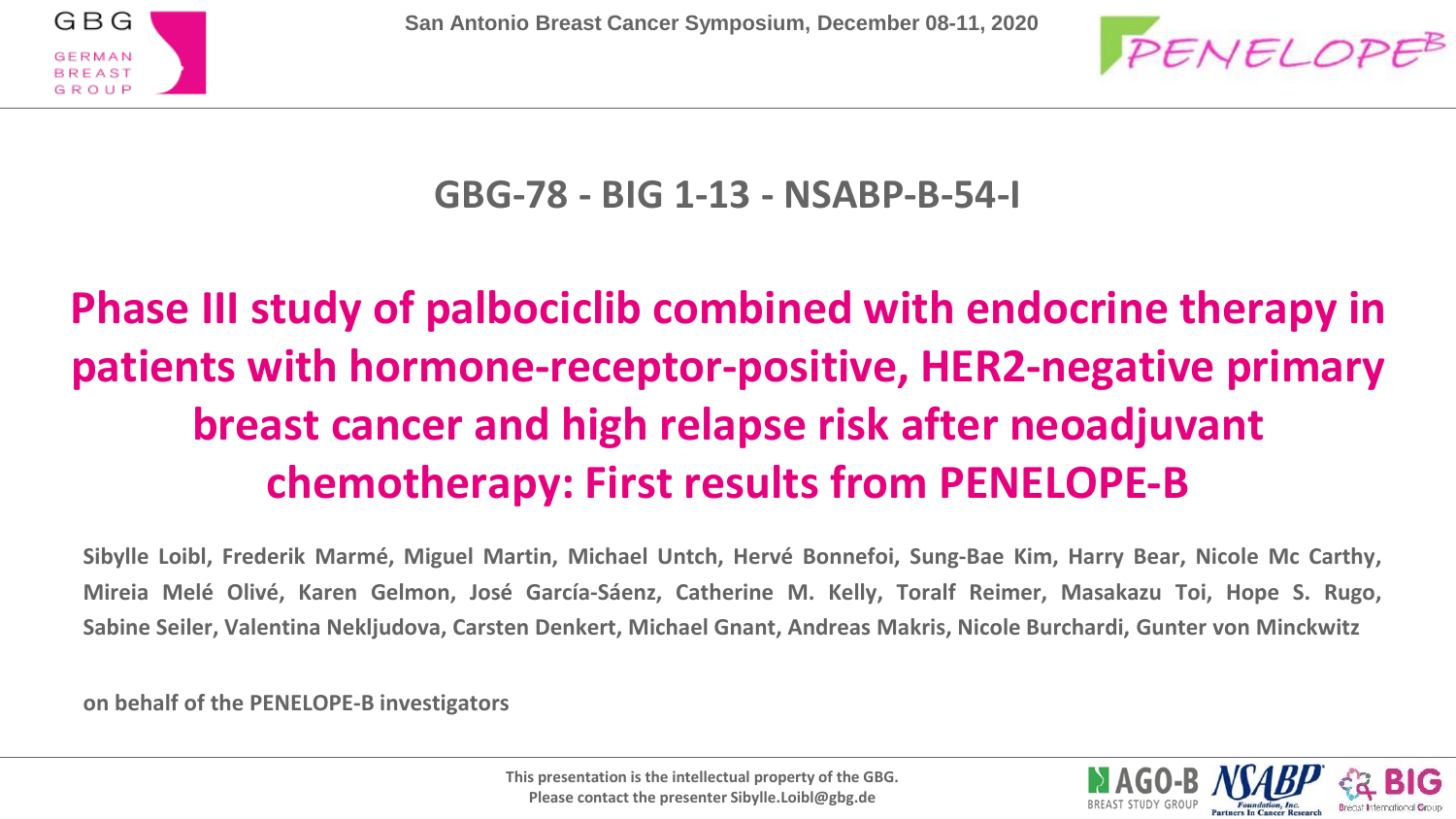



**S. Loibl** reports grants and other from Pfizer, during the conduct of the study; grants and other from Abbvie, Amgen, Celgene, Novartis, Astra Zeneca, Roche, Daiichi-Sankyo other from Seattle Genetics, PriME/ Medscape, Lilly, Samsung, Eirgenix, BMS, Puma, MSD, personal fees from Chugai, grants from Teva, Vifor, Immunomedics, outside the submitted work, and has a patent EP14153692.0 pending pending. **F. Marmé** reports personal fees from Roche, AstraZeneca, Pfizer, Tesaro, Novartis, Amgen, PharmaMar, GenomicHealth, CureVac, EISAI, outside the submitted work. **M. Martin** reports grants and personal fees from ROCHE, PUMA, NOVARTIS, personal fees from ASTRAZENECA, AMGEN, TAIHO ONCOLOGY, DAIICHI SANYO, PHARMAMAR, ELI LILLY, from PFIZER, outside the submitted work. **M. Untch** reports personal fees and non-financial support from Abbvie, Amgen GmbH, Astra Zeneca, personal fees from BMS, personal fees and non-financial support from Celgene GmbH, Daiji Sankyo, Lilly Int., Eisai GmbH, MSD Merck, Mundipharma, Myriad Genetics, Odonate, Pfizer GmbH, Roche Pharma AG, Sanofi Aventis Deutschland GmbH, TEVA Pharmaceuticals Ind Ltd, Novartis, Clovis Oncology, personal fees from Lilly Deutschland, PUMA Biotechnology, Pierre Fabre, outside the submitted work. **H. Bonnefoi** reports other from PFIZER, outside the submitted work. **SB. Kim** grants fromNovartis, Sanofi-Aventis, Kyowa-Kirin Inc, and DongKook Pharm Co. and honorarium for Novartis, AstraZeneca, Lilly, Dae Hwa Pharmaceutical Co. Ltd, ISU Abxis, and Daiichi-Sankyo) **H. Bear** reports other from Pfizer, outside the submitted work. **N. Mc Carthy** reports Advisory Boards fees from Pfizer, Roche, Novartis, Eli Lily, assistance with conference travel from Roche, Amgen, Novartis. **K. Gelmon** reports other from BC Cancer, during the conduct of the study; personal fees and other from Astra Zeneca, BMS, personal fees from Pfizer, Novarits, Eli Lilly, Merck, Mylan, Roche, Genomic Health, other from Genentech, outside the submitted work. **J.A. García- Sáenz** reports grants and other from Novartis, grants from Lilly, grants from Pfizer, Daiichi Sankyo, Celgene, other from AstraZeneca, Roche, during the conduct of the study. **C. Kelly** reports advisory board fees from Novartis, BMS, Roche and conference/travel fees from Pfizer, Roche. **T. Reimer** reports personal fees from Roche, Pfizer, AstraZeneca, LILLY, Novartis, outside the submitted work. **M. Toi** reports grants and personal fees from Chugai, Takeda, Pfizer, Kyowa-Hakko-Kirin, C & C Res Lab, Taiho, grants from JBCRG association, grants and personal fees from Eisai, Daiichi-Sankyo, grants Astra Zeneca, personal fees from Eli Lilly, MSD, Genomic Health, Novartis, Konica Minolta, grants from Astellas, outside the submitted work; and Board of directors JBCRG association, Organisation for Oncology and Translational Research, Kyoto Breast cancer Research Network. **H.S. Rugo** reports grants from Pfizer, Novartis, Lilly, Genentech/Roche, Macrogenics, OBI, Merck, Eisai, Immunomedics, Daiichi, Seattle Genetics, Odonaate, non-financial support from Daiichi, Mylan, Pfizer, Merck, AstraZeneca, Novartis, Macrogenics, other from Samsung Puma, outside the submitted work. **S. Seiler** reports other from Pfizer, during the conduct of the study; other from Novartis, outside the submitted work. **C. Denkert** reports personal fees from Novartis, Roche, MSD Oncology, Daiichi Sankyo, grants from Myriad Genetics, other from Sividon Diagnostics/Myriad, outside the submitted work, and has a patent EP18209672 pending, a patent EP20150702464 pending, and a patent Software (VMscope digital pathology) pending. **M. Gnant** reports personal fees / travel support from Amgen, AstraZeneca, Celgene, EliLilly, Invectys, Pfizer, Novartis, Puma, Nanostring, Roche, Medison, LifeBrain, all outside the submitted work; an immediate family member is employed by Sandoz. **A. Makris** reports personal fees from Pfizer Advisory Board, personal fees from Unrelated project involving Pfizer, outside the submitted work. **G. von Minckwitz** reports grants from Pfizer, during the conduct of the study; other from CaraGmbH, outside the submitted work. All remaining authors have declared no conflicts of interest.

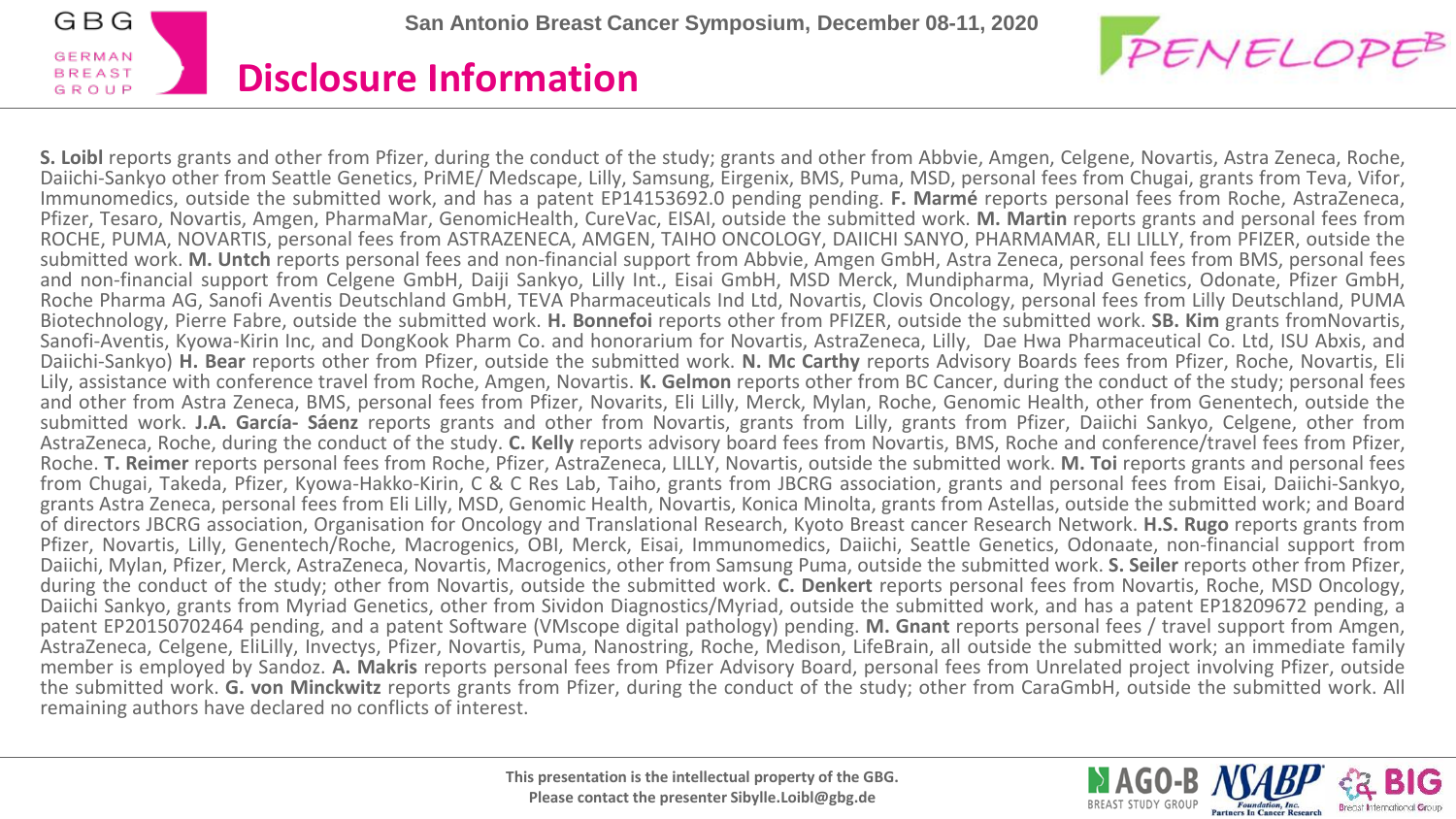



- Patients without pCR have an inferior prognosis compared to those with pCR even in  $HR+/HER2$ -primary BC  $<sup>1</sup>$ </sup>
- CPS-EG score identifies patients at high risk of relapse after NACT.<sup>2</sup>
- Results could be validated on GBG meta-database for HR+/HER2-. 3
- Patients with a CPS-EG score 3 or 2 with ypN+ (about 25% of the total population) have a 3-year DFS of 77%
- The CDK4/6 inhibitor palbociclib in combination with endocrine therapy prolongs PFS and OS in metastatic BC 4,5
- The aim of PENELOPE-B trial was to evaluate whether palbociclib would prevent relapses postneoadjuvant
- The trial started in December 2013

**1. von Minckwitz et al. J Clin Oncol 2013 ;2. Mittendorf et al. J Clin Oncol 2011; 3. Marmé, et al. Eur J Cancer 2016 4. Finn, et al. N Engl J Med 2016; 5. Turner, et al. N Engl J Med 2015 & 2018**

> **This presentation is the intellectual property of the GBG. Please contact the presenter Sibylle.Loibl@gbg.de**

**Clinical pathological stage–estrogen/grade Staging System (CPS-EG) as Selection Criterion<sup>2</sup>**



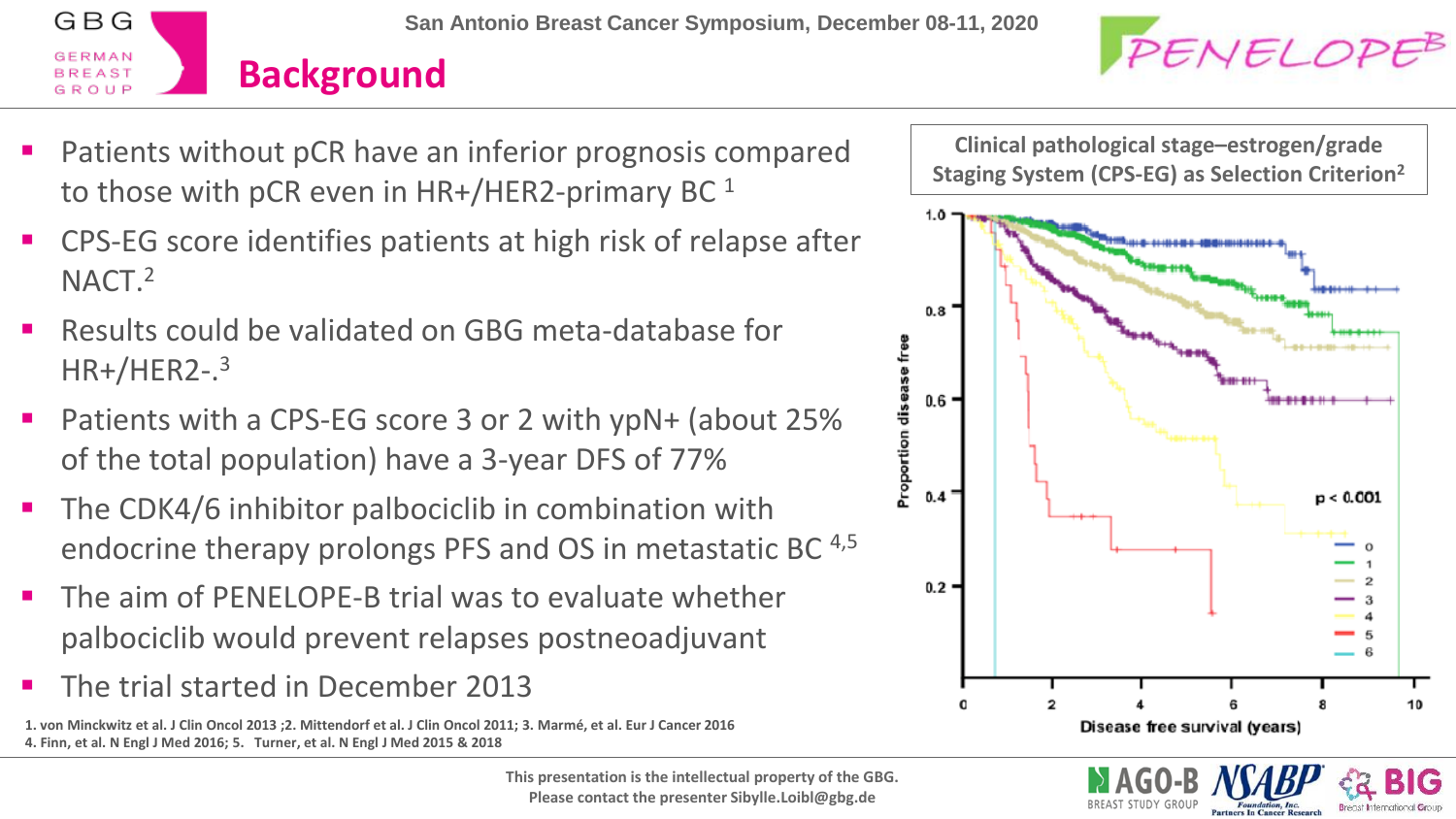





**All patients will receive concomitantly endocrine therapy according to local standards**

**Penelope-B: ClinicalTrials.gov NCT01864746**

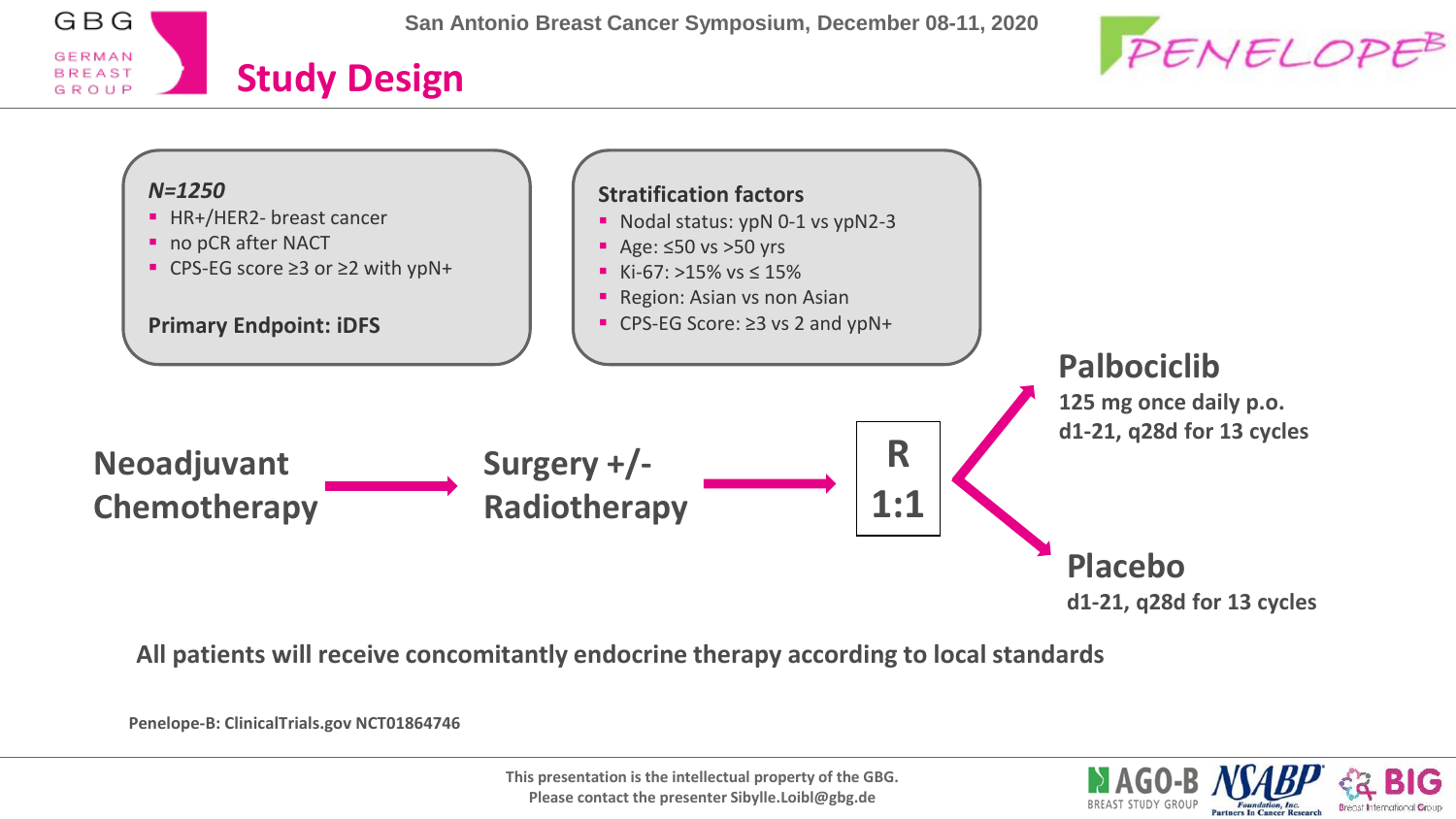



- **Residual invasive disease post-neoadjuvant either in the breast or the lymph nodes**
- **Centrally confirmed HR+/HER2- breast cancer assessed preferably on tissue from postneoadjuvant residual invasive disease or core biopsy of the breast, or if not possible, of residual nodal invasion**
- **CPS-EG score ≥ 3 or 2 and ypN+**
- **Neoadjuvant chemotherapy ≥ 16 weeks (incl. 6 weeks of taxanes)**
- **< 16 weeks since final surgery or <10 weeks from completing radiotherapy and date of randomization**
- **Estimated life expectancy of at least 5 years irrespective of the diagnosis of breast cancer**

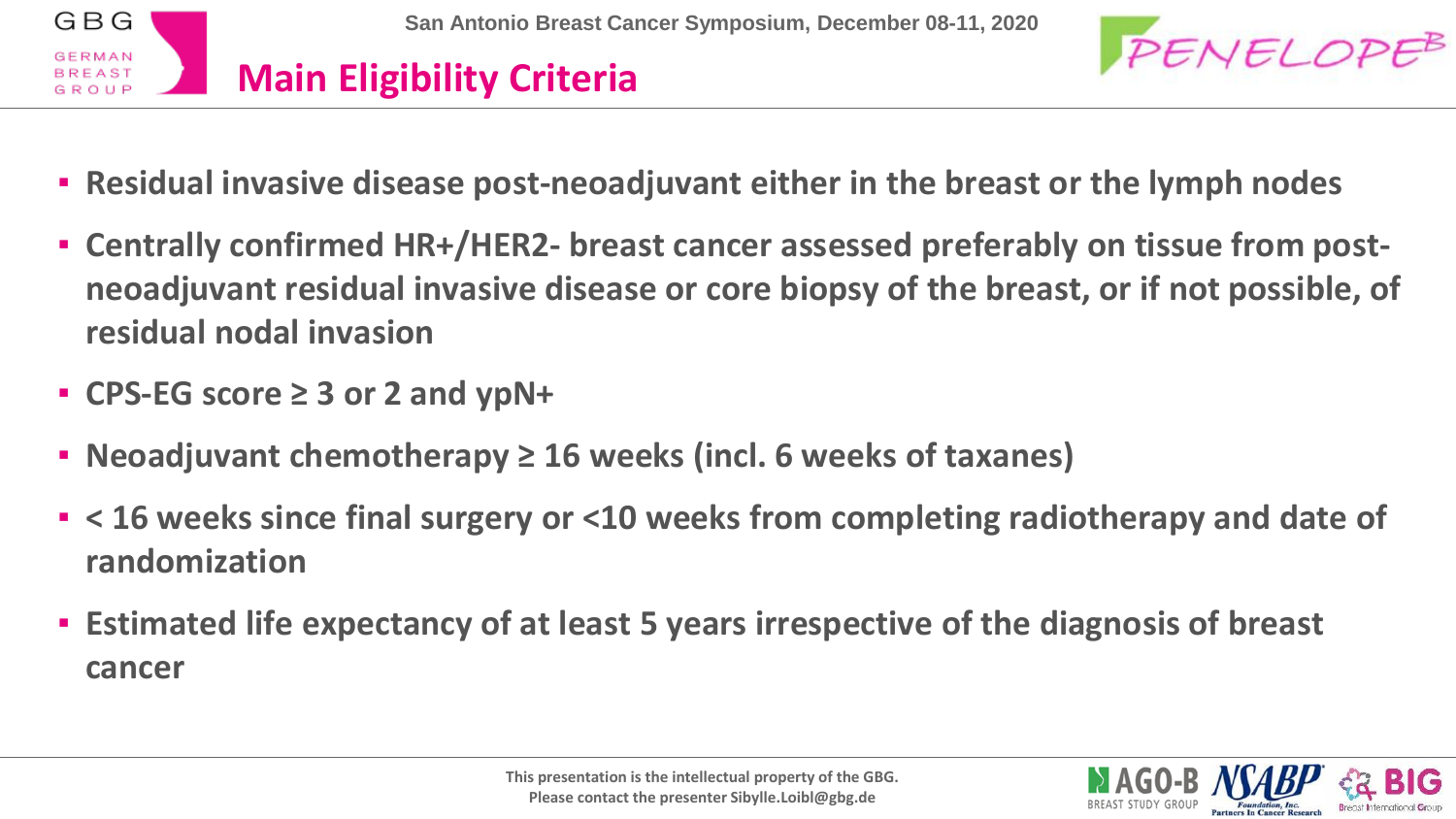



#### ▪ **Primary Endpoint**

– Invasive disease-free survival (iDFS)

#### ▪ **Selected Secondary Endpoints**

- iDFS excluding second primary invasive non-breast cancers
- Distant disease-free survival
- Locoregional recurrence-free interval
- Overall survival
- Safety, compliance
- QoL
- Subgroup analysis by gene expression
- Health economy

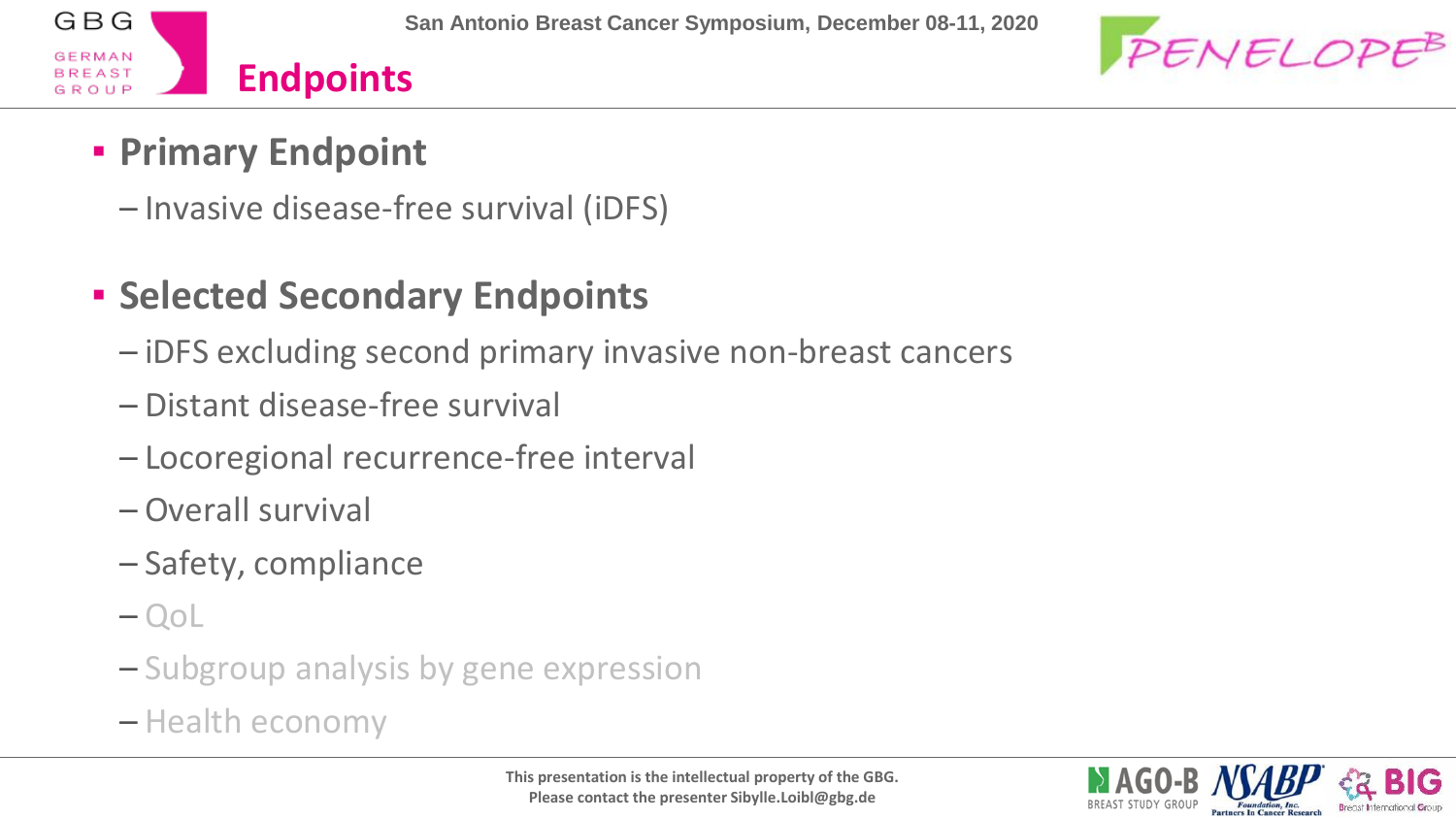



- Initially **255 iDFS events and** 1100 pts required to detect a **HR of 0.685 with 85% power reflecting** an increase of **3year -iDFS from 77% to 83.6%**
	- Two-sided stratified log-rank test, overall significance level of 0.05 based on the ITT population
- Adaptive design with two interim analyses
- O'Brien Fleming type stopping boundaries based on the Lan-DeMets spending function were used in the interim analyses<sup>1</sup>
	- 1<sup>st</sup> interim analysis  $\rightarrow$  **increase to 290 events and 1250 patients**
	- 2<sup>nd</sup> interim analysis  $\rightarrow$  at 194 events for futility and efficacy
	- $\overline{a}$  Final analysis of iDFS  $\rightarrow$  nominal significance level 0.0463
- To address the concern of possible inflation of the type I error due to a sample size increase based on the interim analysis, statistical significance was determined using a weighted statistic based on the method of Cui L et al with CHW interim monitoring implemented in EAST version 6.5 (Cytel Inc.)<sup>2</sup>

**1. O'Brien & Fleming. Biometrics. 1979; 2. Cui L et al. Biometrics 1999.** 

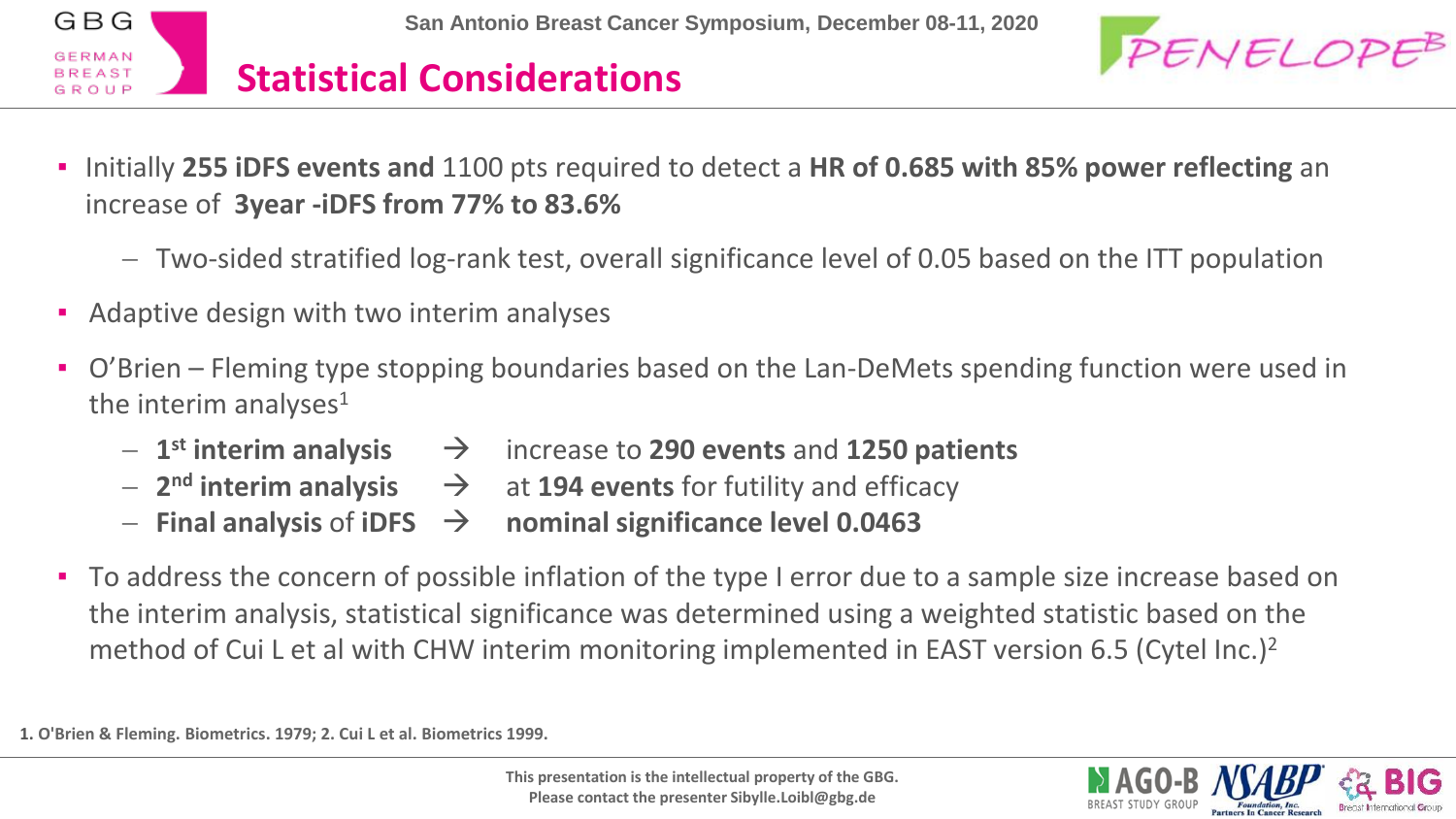



#### **Disposition of Patients**

| <b>Patient Status</b>                           | <b>Palbociclib</b><br>N(%) | <b>Placebo</b><br>N(%) | <b>Overall</b><br>N(%) |
|-------------------------------------------------|----------------------------|------------------------|------------------------|
| <b>Number of patients screened</b>              |                            |                        | 1708                   |
| <b>Number of patients randomized</b>            | 631                        | 619                    | 1250                   |
| <b>Number of patients started treatment</b>     | 628                        | 616                    | 1244                   |
| <b>Completed at least 7 cycles of treatment</b> | 559 (88.6)                 | 559 (90.3)             | 1118 (89.4)            |
| <b>Completed all 13 cycles regularly</b>        | 508 (80.5)                 | 523 (84.5)             | 1031 (82.5)            |
| Discontinued endocrine therapy prematurely      | 28(4.4)                    | 36(5.8)                | 64(5.1)                |
| <b>Discontinued study treatment</b>             | 123(19.5)                  | 96(15.5)               | 219(17.5)              |
| - Disease recurrence                            | 25(4.0)                    | 40(6.5)                | 65(5.2)                |
| - Second primary (non-breast)                   | 2(0.3)                     | 3(0.5)                 | 5(0.4)                 |
| - Death                                         | 2(0.3)                     | 1(0.2)                 | 3(0.2)                 |
| - Adverse event                                 | 33(5.2)                    | 5(0.8)                 | 38(3.0)                |
| - Patient's wish                                | 56(8.9)                    | 41(6.6)                | 97(7.8)                |
| - Investigator's decision                       | 5(0.8)                     | 6(1.0)                 | 11(0.9)                |

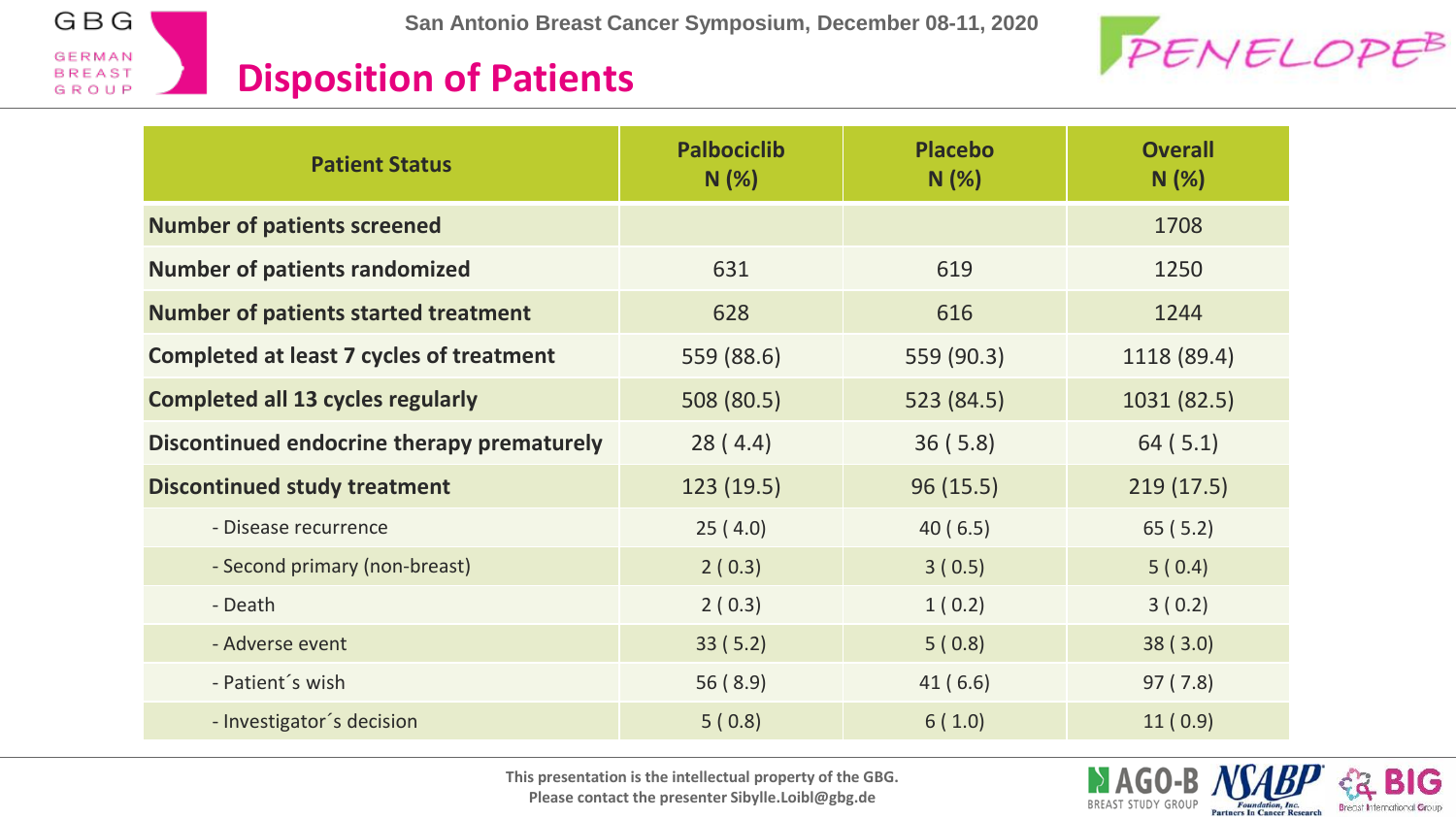

**San Antonio Breast Cancer Symposium, December 08-11, 2020**



#### **Main Baseline Characteristics**

| <b>Parameter</b>                   | <b>Category</b> | Palbociclib (N=631)<br>$N(%^*)$ | Placebo (N=619)<br>$N(%^*)$ | <b>Overall (N=1250)</b><br>$N(%^*)$ |
|------------------------------------|-----------------|---------------------------------|-----------------------------|-------------------------------------|
| Age                                | median (range)  | 49 (22.76)                      | 48 (19.79)                  | 49 (19.79)                          |
| Age, years                         | $\leq 50$       | 353 (55.9)                      | 348 (56.2)                  | 701 (56.1)                          |
| Histological lymph node status at  | $ypN$ 0-1       | 310(49.1)                       | 310(50.1)                   | 620 (49.6)                          |
| surgery                            | $ypN$ 2-3       | 321 (50.9)                      | 309 (49.9)                  | 630 (50.4)                          |
| Ki-67%, central pathology          | >15%            | 161(25.5)                       | 158 (25.5)                  | 319(25.5)                           |
| <b>CPS-EG score</b>                | 2 and $ypN+$    | 253(40.1)                       | 255(41.2)                   | 508 (40.6)                          |
|                                    | $\geq$ 3        | 378 (59.9)                      | 364 (58.8)                  | 742 (59.4)                          |
| <b>Tumor stage at surgery</b>      | $ypT0-1$        | 238(37.7)                       | 208(33.7)                   | 446 (35.7)                          |
|                                    | $ypT2-3$        | 368 (58.3)                      | 389 (62.9)                  | 757 (60.6)                          |
|                                    | ypT4            | 25(4.0)                         | 21(3.4)                     | 46(3.7)                             |
| <b>Histological type</b>           | <b>lobular</b>  | 58 (9.2)                        | 52(8.5)                     | 110(8.8)                            |
| <b>Grading</b>                     | G <sub>3</sub>  | 294 (46.7)                      | 297(48.1)                   | 591 (47.4)                          |
| <b>Ovarian ablation</b>            |                 | 108(17.1)                       | 113(18.3)                   | 221(17.7)                           |
| <b>Endocrine therapy Tamoxifen</b> | overall         | 314 (49.8)                      | 308 (49.8)                  | 622 (49.8)                          |

**This presentation is the intellectual property of the GBG.** 

stratification factors  $\vert$  \*valid percent

**Please contact the presenter Sibylle.Loibl@gbg.de**



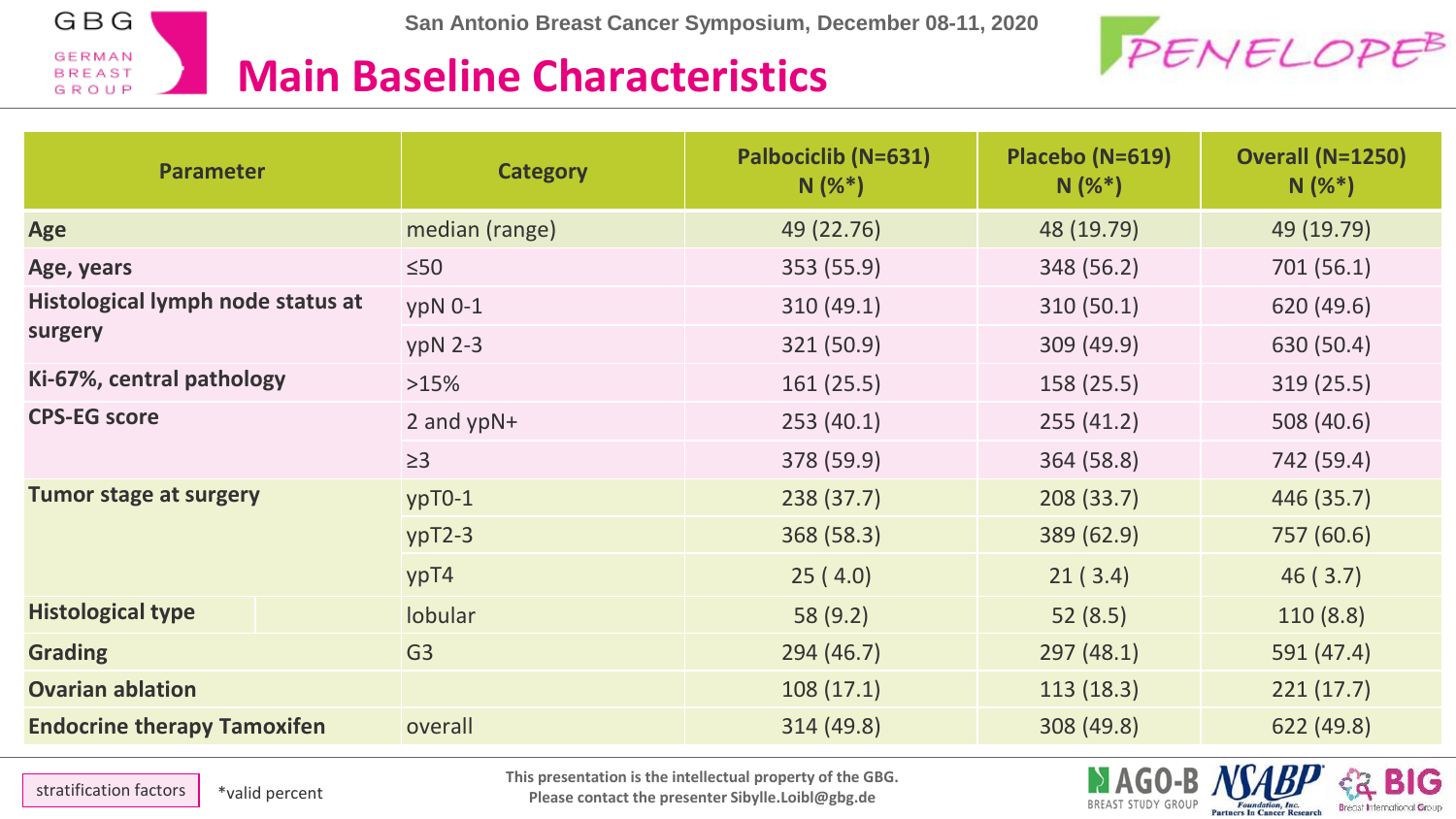



**BREAST STUDY GROUP** 

**Partners In Cancer Research** 

#### **Results Primary Endpoint iDFS**

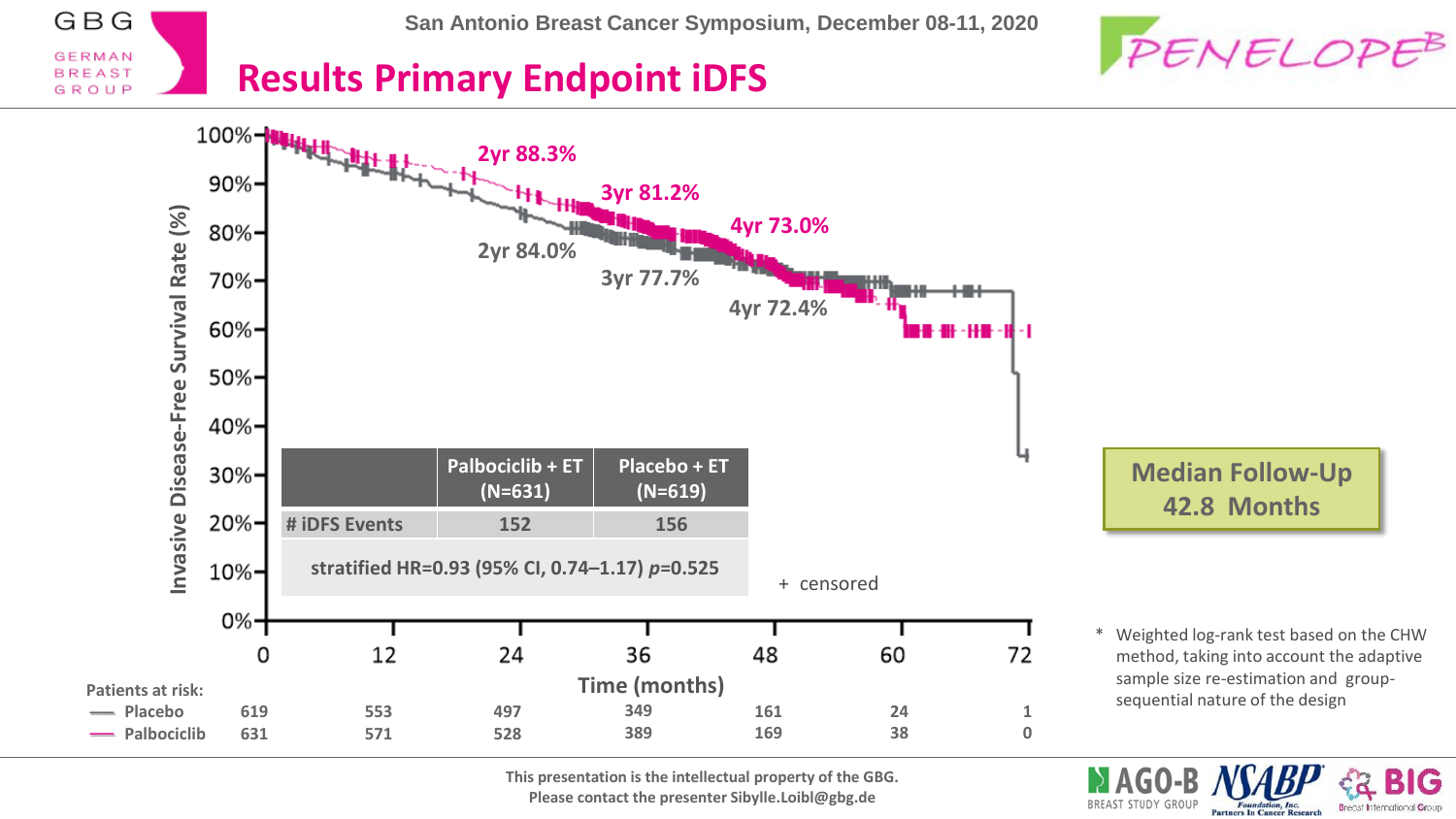

**San Antonio Breast Cancer Symposium, December 08-11, 2020**



**Foundation**, Inc.<br>Partners In Cancer Research

IG

**Breast International Group** 

#### **Subgroups iDFS**

| Subgroup                                                                                                     | N<br>patients      |     |                              |           |                          |   |     | <b>Hazard Ratio</b><br>(95%CI)                              | p-Value              | <b>Test for</b><br>Interaction |
|--------------------------------------------------------------------------------------------------------------|--------------------|-----|------------------------------|-----------|--------------------------|---|-----|-------------------------------------------------------------|----------------------|--------------------------------|
| Overall                                                                                                      | 1250               |     |                              |           |                          |   |     | .931 (.744, 1.16)                                           | .532                 |                                |
| ypN<br>ypN 0-1<br>ypN 2-3<br>Age years                                                                       | 620<br>630         |     |                              |           |                          |   |     | .974 (.696, 1.36)<br>.891 (.660, 1.20)                      | .880<br>.451         | .714<br>.795                   |
| <=50<br>>50<br>Ki-67                                                                                         | 701<br>549         |     |                              |           |                          |   |     | .955 (.709, 1.29)<br>.899 (.641, 1.26)                      | .764<br>.539         | .504                           |
| $\leq 15\%$<br>>15%<br><b>Risk status</b>                                                                    | 931<br>319         |     |                              |           |                          |   |     | .873 (.654, 1.16)<br>$1.02$ $(718, 1.46)$                   | .355<br>.895         | .389                           |
| CPS-EG Score 2 and ypN+<br>CPS-EG Score >=3<br>Geographical region                                           | 508<br>742         |     |                              |           |                          |   |     | .798 (.534, 1.19)<br>.996 (.760, 1.30)                      | .272<br>.976         | .833                           |
| Non-Asian<br>Asian<br><b>CPS-EG Score</b>                                                                    | 1155<br>95         |     |                              |           |                          |   |     | .943 (.749, 1.19)<br>.836 (.339, 2.06)                      | .619<br>.697         | .674                           |
| Score 1/2<br>Score 3<br>Score 4/5<br>First endocrine therapy                                                 | 497<br>561<br>192  |     |                              |           |                          |   |     | .810 (.539, 1.22)<br>.958 (.697, 1.31)<br>1.08(.648, 1.79)  | .311<br>.789<br>.772 | .924                           |
| Tamoxifen with or w/o ovarian suppression.<br>Al with or w/o ovarian suppression<br>Duration of chemotherapy | 622<br>628         |     |                              |           |                          |   |     | .942 (.698, 1.27)<br>.927(.661, 1.30)                       | .698<br>.659         | .596                           |
| shorter (<= 20 wks)<br>longer $(\geq 20 \text{ wks})$<br>Type of surgery                                     | 594<br>656         |     |                              |           |                          |   |     | .867 (.621, 1.21)<br>.982 (.726, 1.33)                      | .401<br>.904         | .716                           |
| Breast conserving<br>Mastectomy<br>Overall response to NACT<br>CR or PR                                      | 432<br>818<br>1050 |     |                              |           |                          |   |     | .893 (.580, 1.37)<br>.956 (.736, 1.24)<br>.876 (.683, 1.12) | .605<br>.738         | .346                           |
| SD or PD                                                                                                     | 200                |     |                              |           |                          |   |     | 1.16(0.682, 1.98)                                           | .297<br>.579         |                                |
|                                                                                                              |                    | 0.3 | 0.5                          | 0.8<br>1  | 1.5                      | 2 | 2.5 |                                                             |                      |                                |
| stratification factors                                                                                       |                    |     | longer iDFS with palbociclib | <b>HR</b> | longer iDFS with placebo |   |     |                                                             |                      |                                |

**This presentation is the intellectual property of the GBG. Please contact the presenter Sibylle.Loibl@gbg.de**

MAGO-B BREAST STUDY GROUP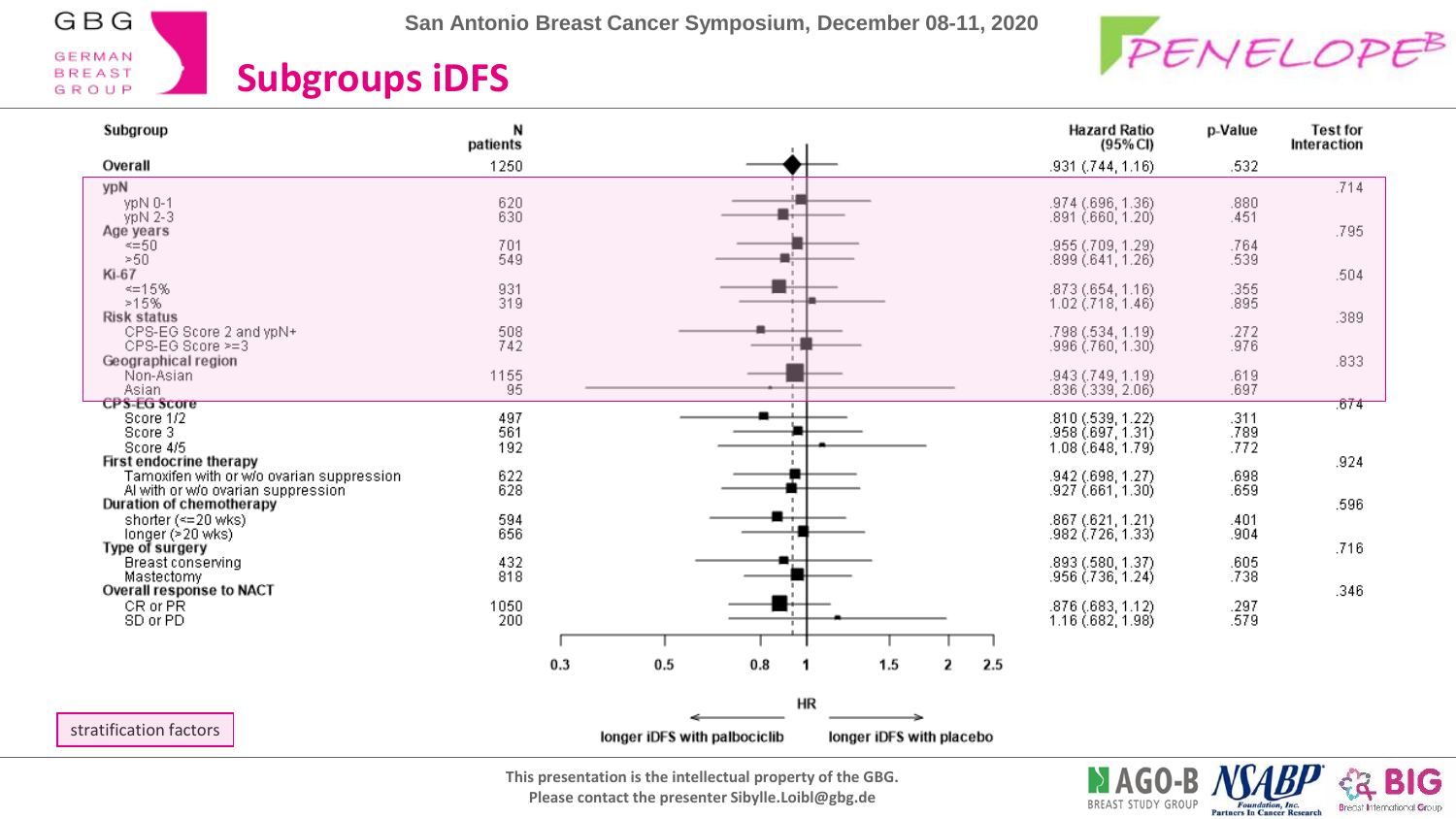

**San Antonio Breast Cancer Symposium, December 08-11, 2020**



#### **Type of iDFS Events**



**This presentation is the intellectual property of the GBG. Please contact the presenter Sibylle.Loibl@gbg.de**

BREAST STUDY GROUP **Partners In Cancer Research** 

**Foundation**, Inc.

**Breast International Group**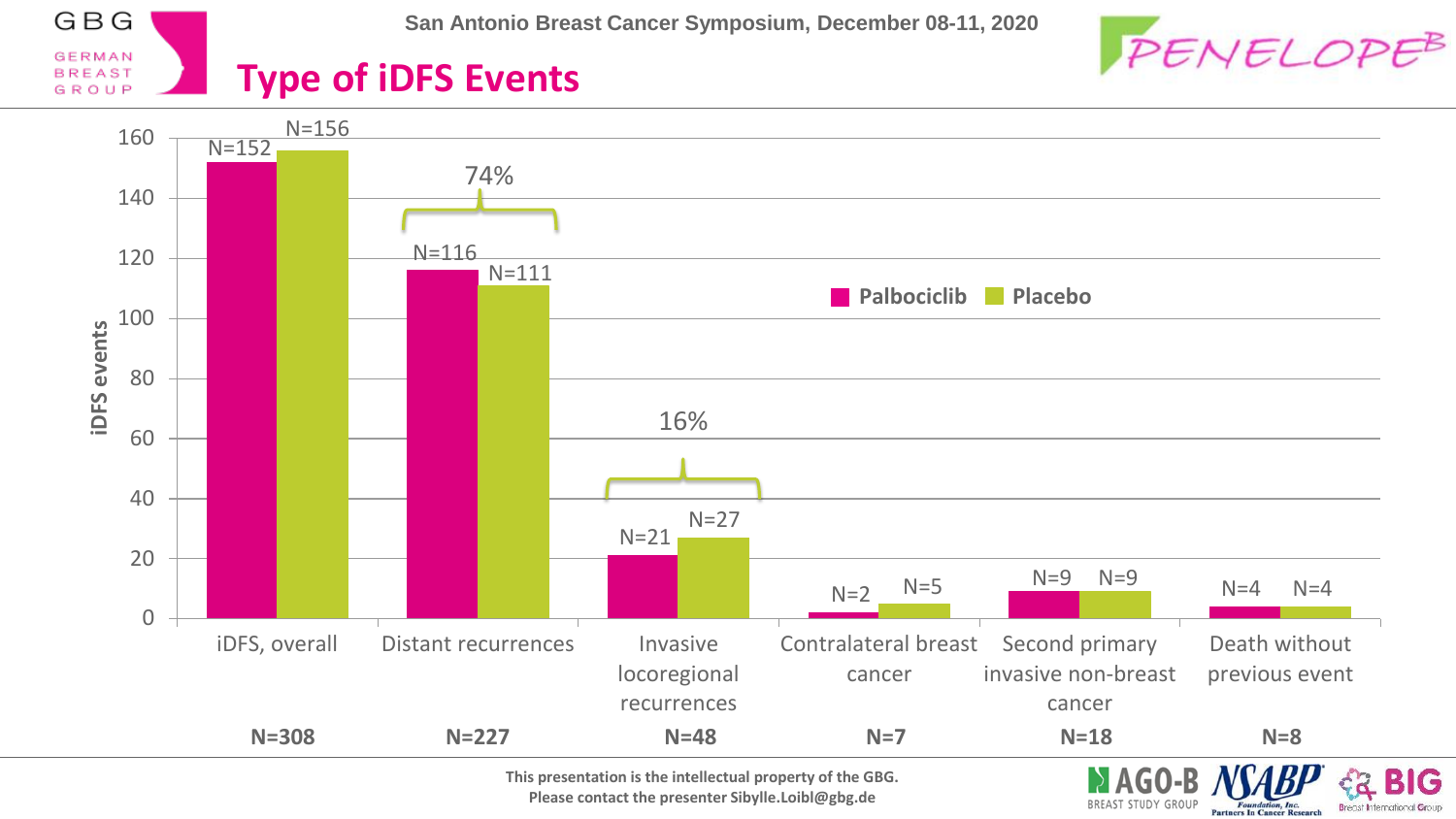



**BREAST STUDY GROUP** 

**Breast International Grou** 

**Partners In Cancer Research** 

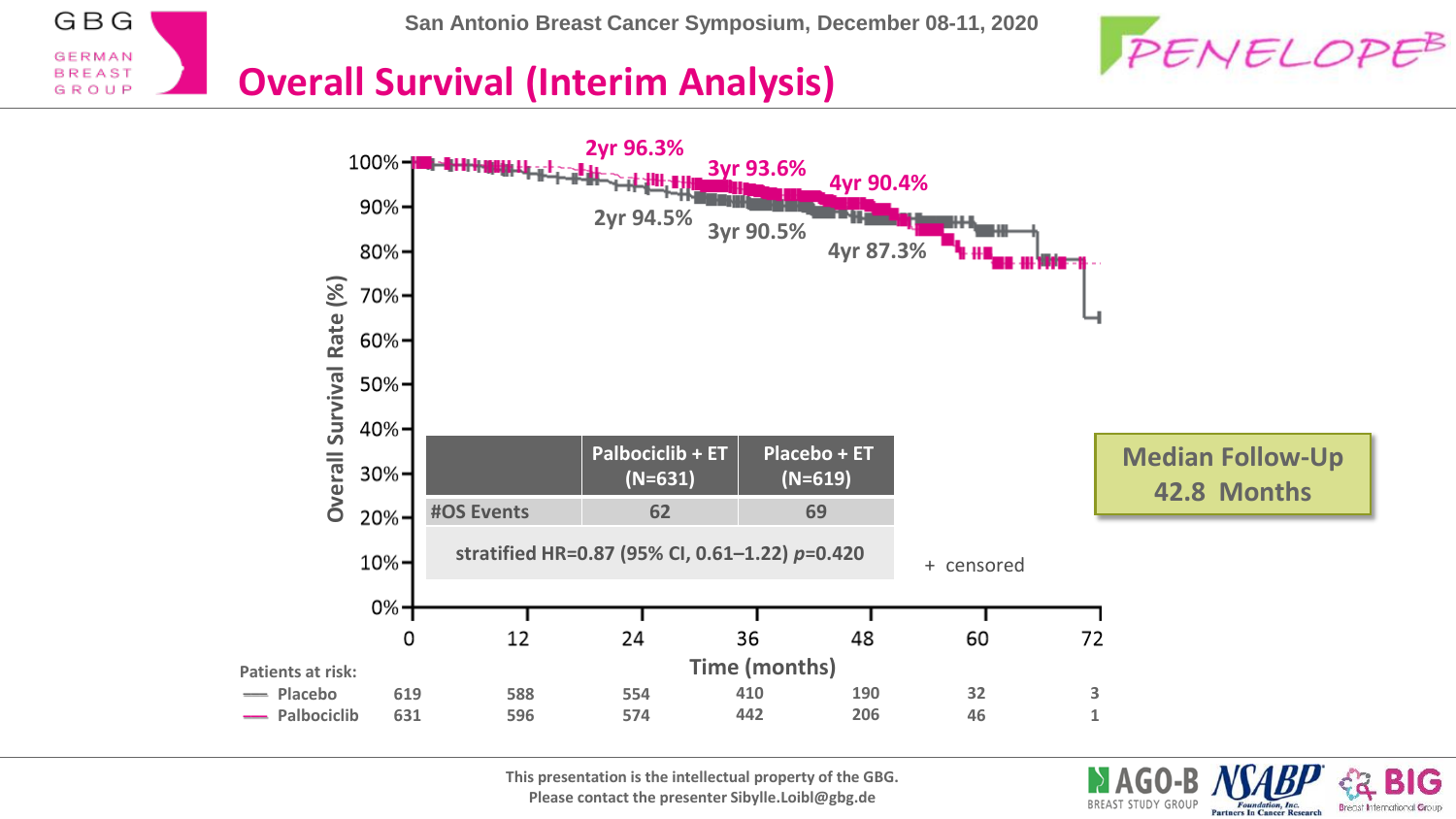



**Foundation**, Inc.<br>Partners In Cancer Research

IG

**Breast International Group** 

#### **Extent of Exposure**

| <b>Parameter</b>                         | <b>Category</b> | <b>Palbociclib</b><br>$(N=633)$ | <b>Placebo</b><br>$(N=611)$ | <b>Overall</b><br>$(N=1244)$ | p-value |
|------------------------------------------|-----------------|---------------------------------|-----------------------------|------------------------------|---------|
| <b>Duration of exposure (weeks)</b>      | Mean            | 48.6                            | 48.1                        | 48.4                         | < .001  |
|                                          | Median          | 52.9                            | 52.0                        | 52.1                         |         |
|                                          | Min, Max        | 1.1, 70.1                       | 1.4,66.0                    | 1.1, 70.1                    |         |
|                                          |                 |                                 |                             |                              |         |
| <b>Relative total dose intensity (%)</b> | Mean            | 75.8                            | 93.0                        | 84.3                         | < .001  |
|                                          | Median          | 82.1                            | 98.9                        | 96.3                         |         |
|                                          | Min, Max        | 0.4, 105.9                      | 0.7, 104.3                  | 0.4, 105.9                   |         |

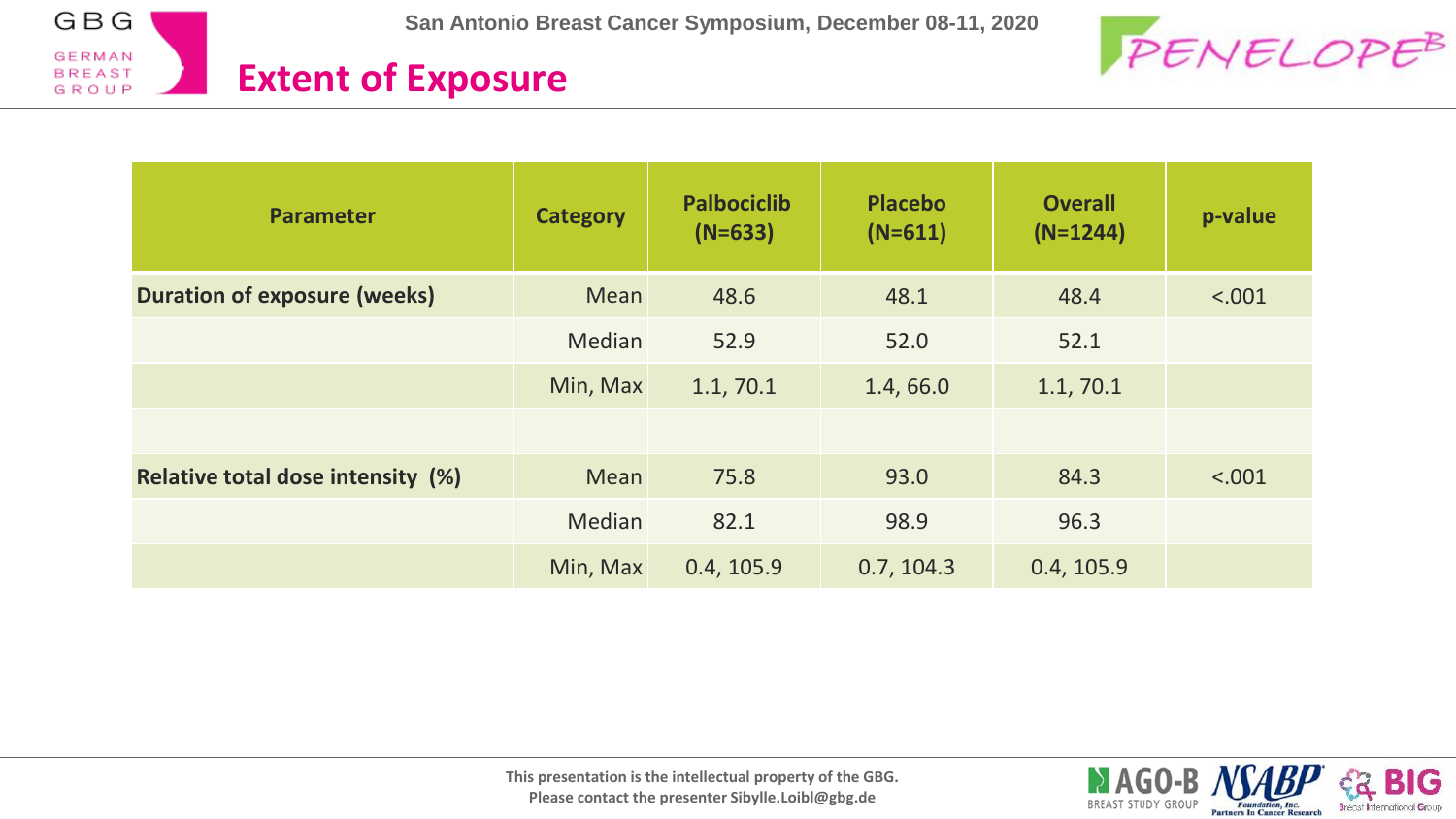GBG **GERMAN Dose Reductions BREAST** GROUP







Interruption= cycle completely not received / cycle started and interrupted within the first 5 days

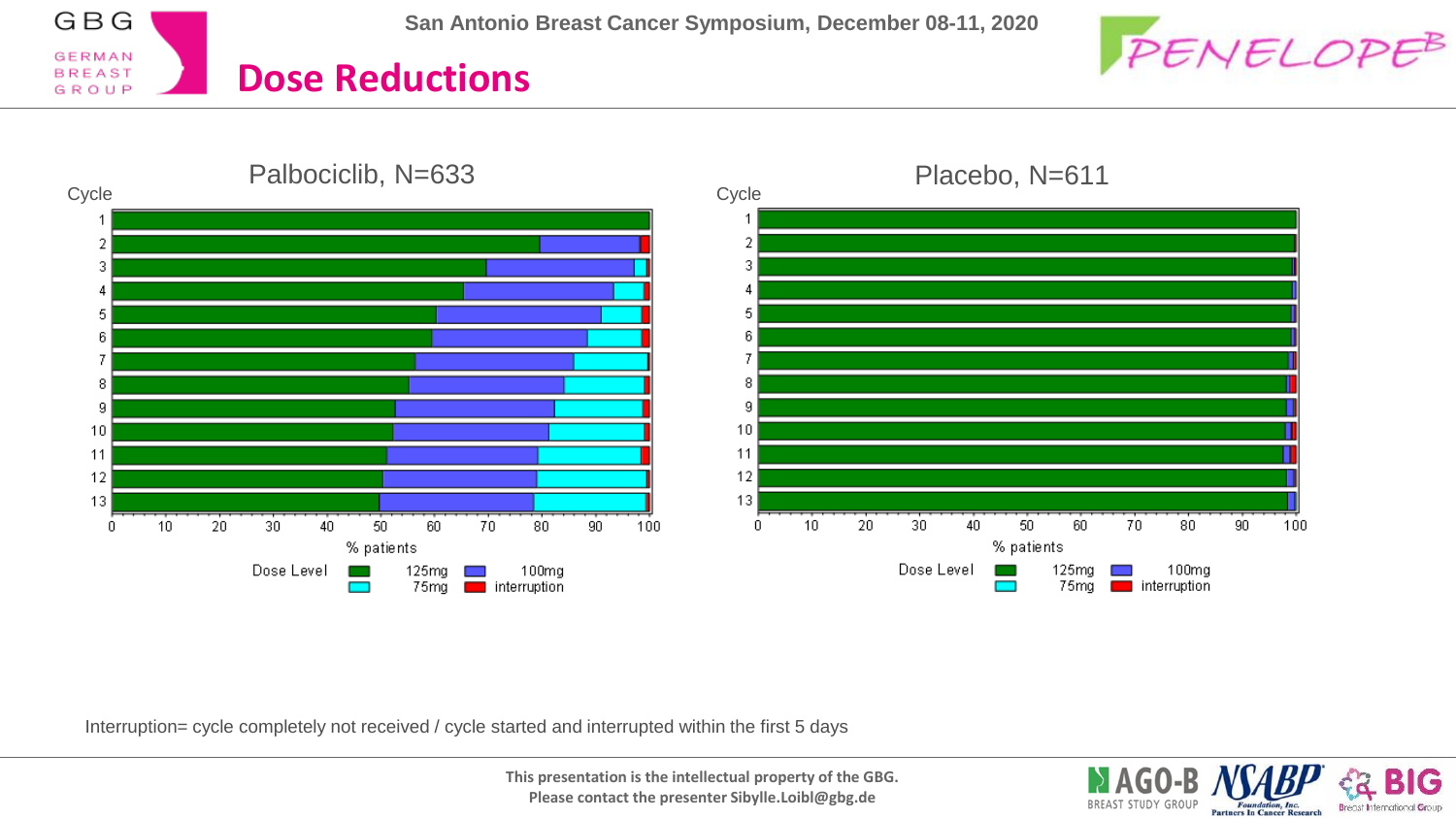



|                                           | <b>Palbociclib</b><br>$(N=633)$<br>N(%) | <b>Placebo</b><br>$(N=611)$<br>N(%) | <b>Overall</b><br>$(N=1244)$<br>N(%) | p-value |
|-------------------------------------------|-----------------------------------------|-------------------------------------|--------------------------------------|---------|
| <b>Patients with Adverse Event (AE)</b>   | 632 (99.8)                              | 610 (99.8)                          | 1242 (99.8)                          | 1.000   |
| grade 3/4                                 | 504 (79.6)                              | 123(20.1)                           | 627 (50.4)                           | < .001  |
| <b>Patients with hematological AE</b>     | 628 (99.2)                              | 483 (79.1)                          | 1111 (89.3)                          | < .001  |
| grade 3/4                                 | 463 (73.1)                              | 8(1.3)                              | 471 (37.9)                           | < .001  |
| <b>Patients with non-hematological AE</b> | 630 (99.5)                              | 609 (99.7)                          | 1239 (99.6)                          | 1.000   |
| grade $3/4$                               | 126 (19.9)                              | 116(19.0)                           | 242(19.5)                            | 0.720   |
| <b>Patients with Serious AE (SAE)</b>     | 59(9.3)                                 | 53(8.7)                             | 112(9.0)                             | 0.693   |
| <b>hematological SAE</b>                  | 5(0.8)                                  | 0(0.0)                              | 5(0.4)                               | 0.062   |
| non-hematological SAE                     | 59(9.3)                                 | 53 (8.7)                            | 112(9.0)                             | 0.693   |

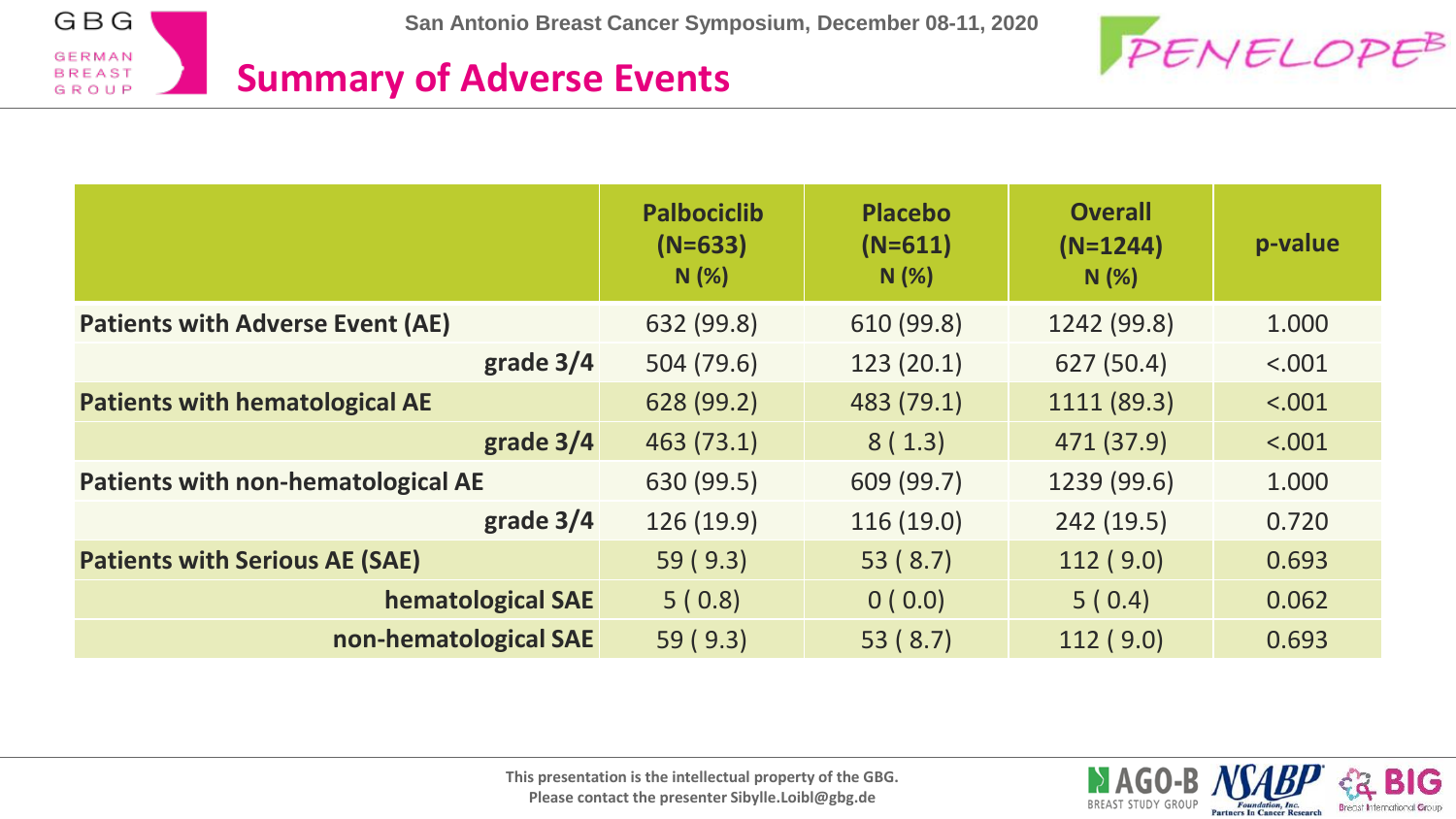



- **After a median follow-up of 43 months, the addition of 1 year-palbociclib to endocrine therapy in patients with HR+/HER2- breast cancer at high-risk of relapse after NACT did not improve iDFS**
	- **Stratified HR 0.93, 95% CI [0.74, 1.16]; 2-sided CHW p=0.525**
	- **Estimated 3 year iDFS rate: 81.2% with palbociclib vs 77.7% with placebo**
- **At interim analysis no difference was observed for OS**
- **Compliance was lower in the palbociclib arm vs placebo**
	- **80.5% vs 84.5% completed therapy**
	- **88.6% vs 90.3% received at least 7 cycles of study treatment**
	- **Relative total dose intensity (RTDI) was 82% vs 99%**
- **No new safety signals were observed**
- **This is the first study showing mature iDFS results on a CDK4/6 inhibitor as part of (postneo)adjuvant therapy**
- **To date the results of Penelope-B do not support the addition of 1 year palbociclib to endocrine therapy**
- **Long term follow-up from other adjuvant CDK4/6 studies must be awaited**
- **Further translational research and subgroup analyses are ongoing**

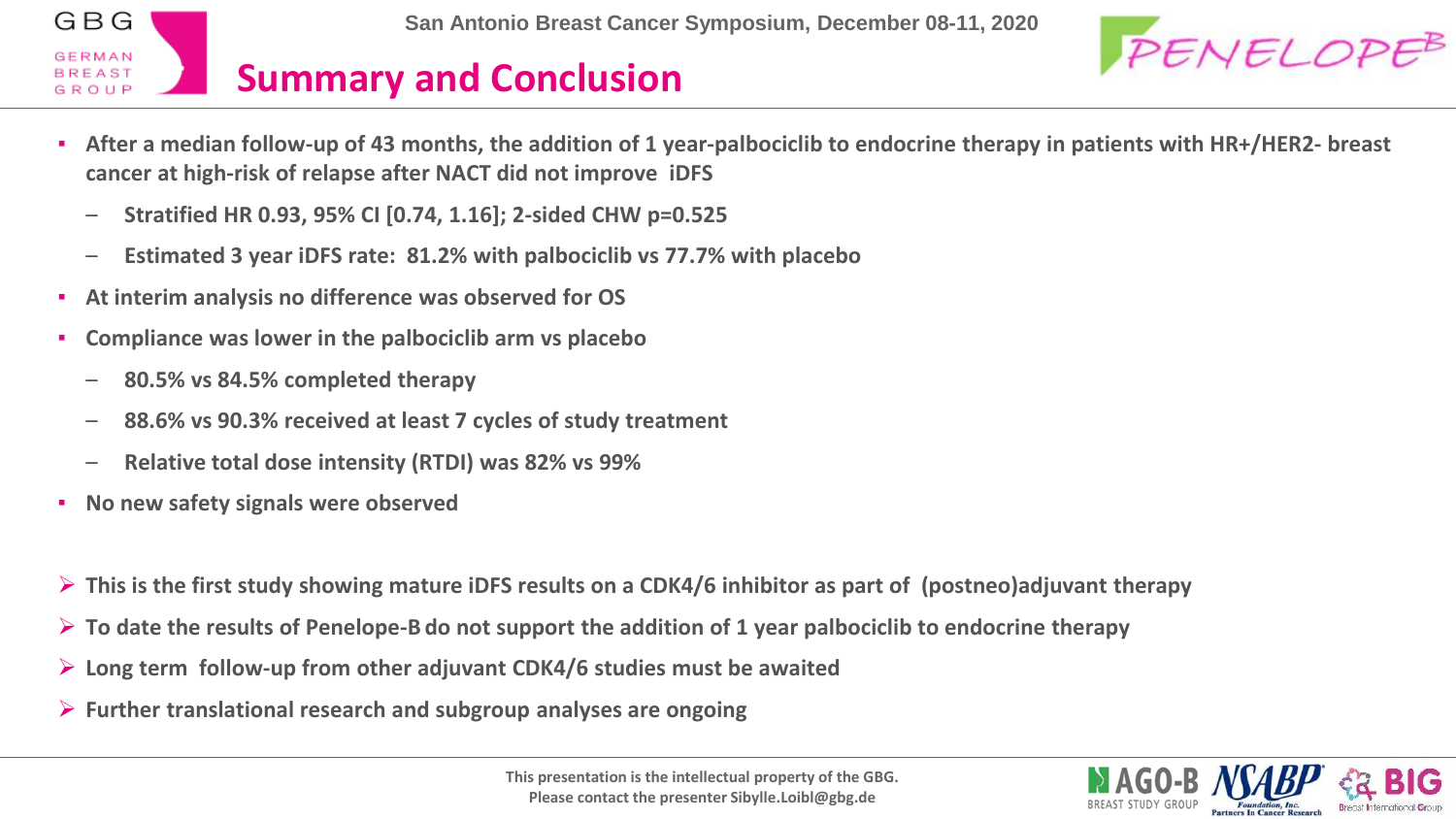

#### ▪ **All patients and their families, all participating sites, and IDMC**



PENELOPE<sup>B</sup>